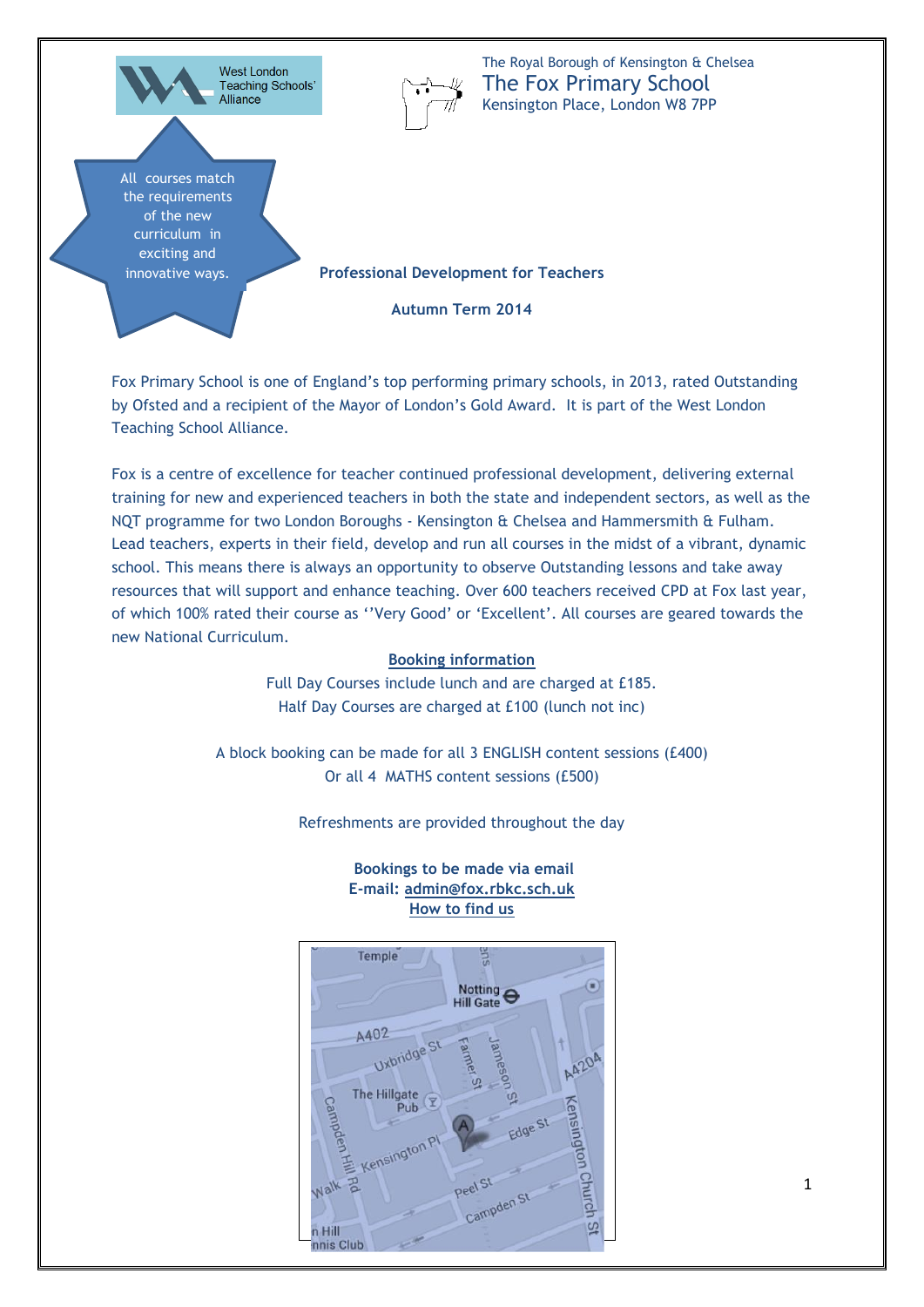



#### **MATHS Session 1: Progression in Calculation**

# **Year 4-6: Friday 10th October - 9am - 3pm £185 Year 1-3: Thursday 9th October - 9am - 3pm £185**

A clear and consistent approach to the teaching of written calculation is key to child's mathematical development. The 2014 curriculum places emphasis on introducing these methods earlier and therefore understanding progression is more important than ever.

This course will support teachers in developing their understanding of the progression in calculation in all four operations and how to support children's conceptual understanding with the use of representations and manipulatives.

#### **The course will include:**

- An introduction to a written calculation policy
- A review of the four operation types and their progression within a Key Stage
- An observation of an outstanding numeracy lesson
- An opportunity to experiment with a variety of practical resources
- Training on the use of interactive ICT resources to support teaching and learning (based on ActivInspire)

#### **What you can take home:**

- A copy of the calculation policy
- A presentation pack for staff / parents and carers on the calculation methods
- Exemplar lesson planning and flipcharts using written calculations

Book all 4 MATHS content sessions (£500)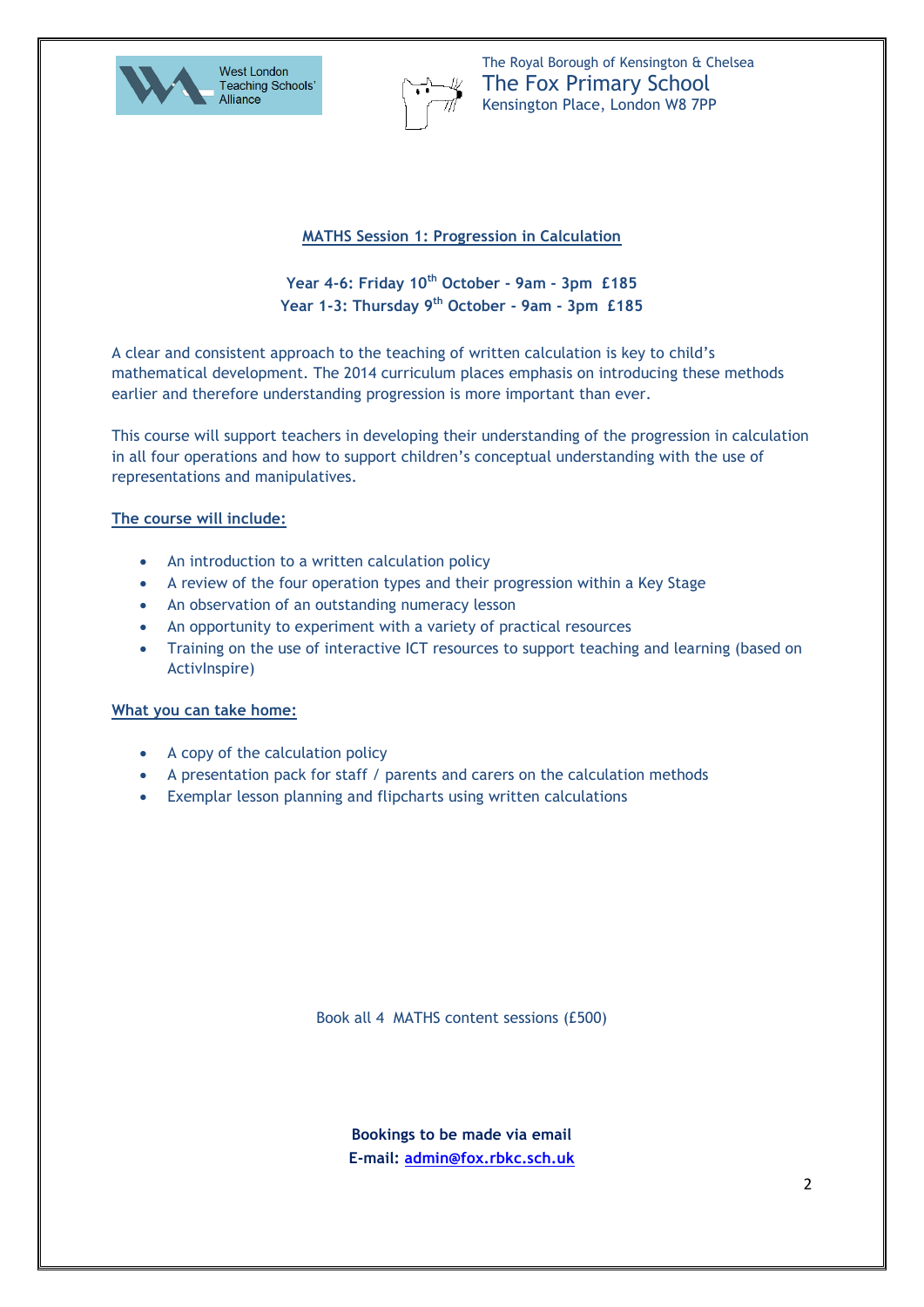



### **MATHS Session 2: Algebra**

## **This session is suitable for teachers from Yr 2 to Yr 6 £185. Wednesday 22nd October 2014: 9am – 4pm £185**

This one day course will explore arithmetic structures essential to developing a deep understanding and flexibility with number and algebra concepts. We will consider creative approaches to enabling pupils to develop mastery of number through rich tasks and contexts. We will also explore models that support the teaching of algebra in the primary classroom as well as the role of problems and questions that encourage pupils to reason and explain. An underlying theme to this course will be consideration of what it means to be mathematical and the importance of enabling pupils to patterns and make connections in their learning. These skills are widely recognised, both by Ofsted and research, to be key factors in pupil success in their understanding and progress in Maths.

#### **The course will include:**

- Using contexts as a starting point for mathematical enquiry
- Open questions how to plan for the right ones
- Low threshold, high ceiling tasks for the inclusive primary classroom
- Tasks that encourage pupils to reason and find proof
- Exploring patterns, finding rules
- Functions and equations

#### **What you can take home:**

Creative ideas and activities to support maths teaching.

Book all 4 MATHS content sessions (£500)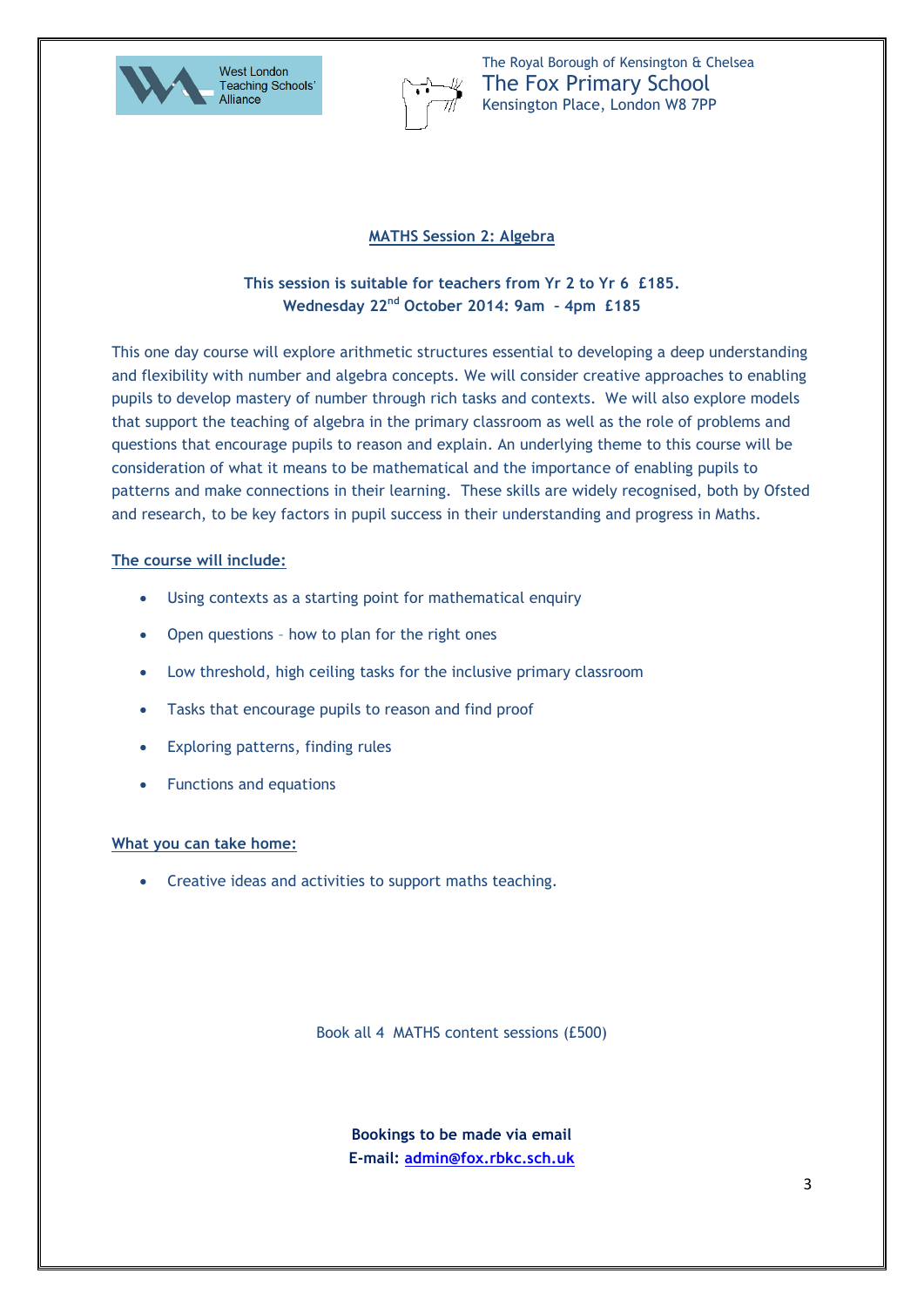



#### **MATHS Session 3: AFL, Planning and Problem Solving in the New Curricuum.**

# **Year 4-6: Friday 7th November - 9am - 3pm £185 Year 1-3: Thursday 6 th November - 9am - 3pm £185**

The yearly expectations within the new National Curriculum have increased for many strands in mathematics and the three aims of fluency, problem solving and reasoning need to be exlicilty planned for. This course will support teachers in planning for the new curriculum, including more problem solving and reasoning opportunities. In addition, the course will provide teachers with a wide range of AfL techniques, resources and assessment tools.

This one day course will be highly practical and explore creative approaches to mathematics through rich tasks and contexts. The day, as a whole, will explore, in depth, what it means to be mathematical and the role of problems and questions that encourage pupils to reason and explain, how to help pupils to spot patterns and make connections in their learning. These skills are widely recognised, both by Ofsted and research, to be key factors in pupil success in their understanding and progress in Maths.

#### **The course will include:**

- Using contexts as a starting point for mathematical enquiry
- Open questions how to plan for the right ones
- Low threshold, high ceiling tasks for the inclusive primary classroom
- Tasks that encourage pupils to reason and find proof, exploring patterns, finding rules
- How to support teachers in including more problem solving opportunities in their teaching
- An in depth focus on AfL techniques

#### **What you can take home:**

- Creative ideas and activities to support maths teaching.
- A bank of problems and recommended websites.
- Documents to support teachers in planning reasoning opportunities.
- Problem solving staff meeting.

Book all 4 MATHS content sessions (£500)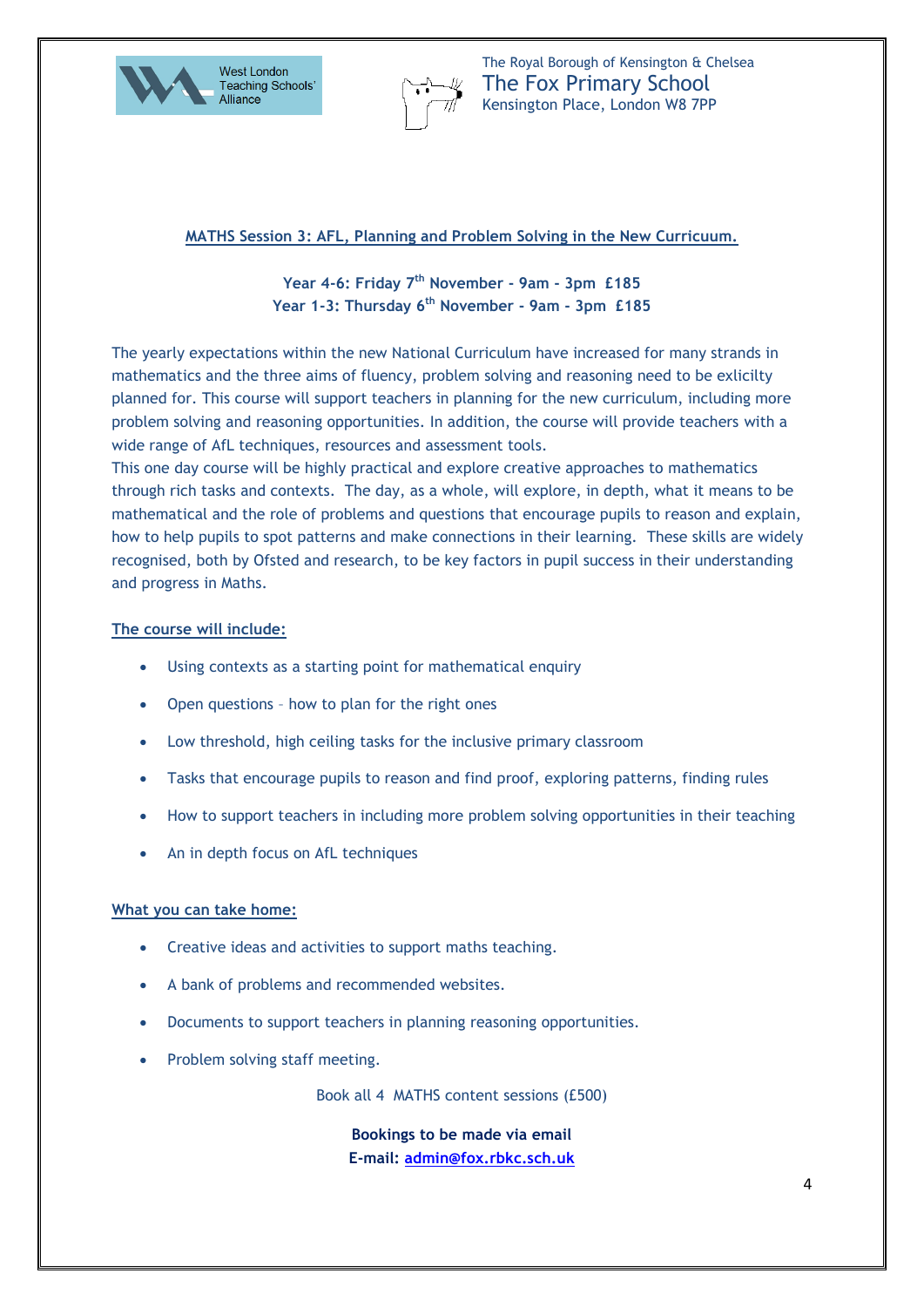



### **MATHS Session 4: Fractions**

## **This session is suitable for teachers from Yr 2 to Yr 6. Wednesday 19th November 2014 9am -4pm £185**

The yearly expectations within the new National Curriculum have increased for fractions. However, this is a strand that teachers often find challenging to teach and children find difficult to understand. This one day course will explore the key concepts and ideas within the curriculum for fractions. We will explore contexts, problems and resources and models that support the teaching. This highly practical and interactive course will develop subject knowledge for teaching so that teachers can move beyond procedural teaching and support pupils in developing a deeper long lasting understanding of fractions

#### **The course will include:**

- Development of subject knowledge and the role of models and contexts in supporting understanding
- Consideration of the curriculum requirements from Year 1 to Year 6
- In depth exploration of key ideas: part /whole, equal sharing, fractions as division and equivalence, and how to teach them
- Common difficulties and misconceptions and how best to pre-empt and tackle them
- Motivating activities and key questions that promote understanding

#### **What you can take home:**

A variety of resources to support the teaching of fractions

Book all 4 MATHS content sessions (£500)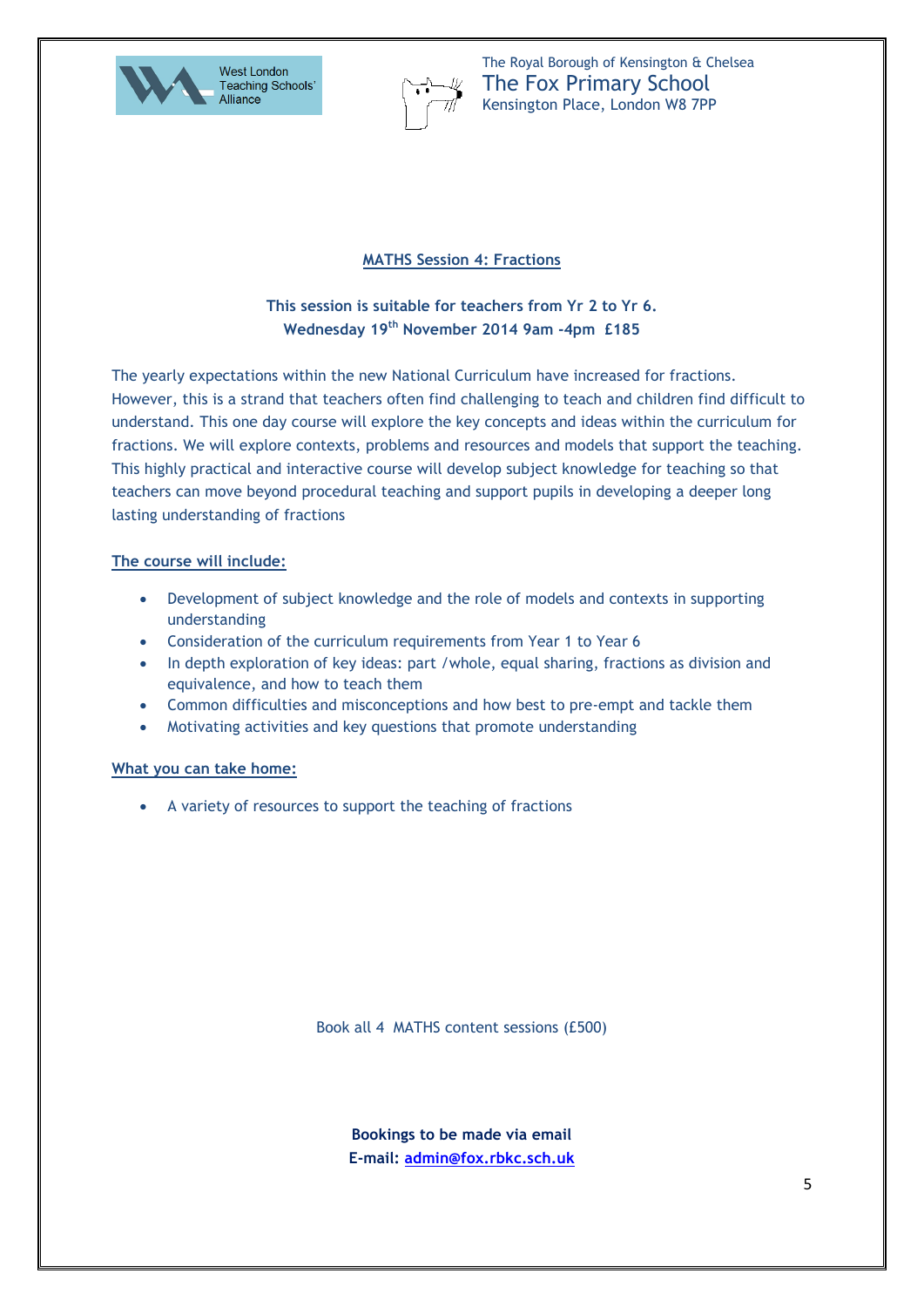



#### **ENGLISH 1: Grammar – meet the requirements the new curriculum.**

### **Thursday 25th September 2014 - 9am - 3pm £185**

Changes to KS2 assessment have put a greater emphasis on grammar teaching, which has implications for the teaching of Literacy in Year 6 as well as for the whole of KS2. The new Literacy curriculum has further raised expectations for grammar teaching and learning across primary. This course will support teachers in developing their subject knowledge and look at how to plan and deliver grammar teaching as part of Literacy lessons as well as through discrete grammar sessions. The course will include ideas about embedding grammar teaching and learning across the school and moving children in Year 6 towards and securing Level 5 as well as Level 6.

#### **The course will include:**

- Unpicking of the requirements of the new grammar curriculum
- Developing subject knowledge
- How to plan for progression in grammar teaching across KS2 (as part of Literacy teaching)
- An introduction to KS2 grammar assessment and progression in grammar across the school (drawing on the new Literacy curriculum, National Strategy level descriptors, APP for writing and QCA assessment), including grammar expectations at each level
- Exploring a range of teaching and learning techniques, embedding the teaching of grammar into the teaching of Literacy across KS2
- Securing L5 in writing and grammar and extending to L6
- An observation of grammar teaching as part of a Literacy lesson and as a discrete session with opportunity for discussion
- Techniques to prepare staff for implementation

#### **What you can take home:**

- Planning, flipcharts and resources for a KS2 Literacy unit of work, exemplifying the embedding of grammar teaching and demonstrating a range of teaching and learning techniques
- Level descriptors and APP criteria for writing and the Year 6 Spelling, Grammar and Punctuation assessment

Book all 3 ENGLISH content sessions (£400)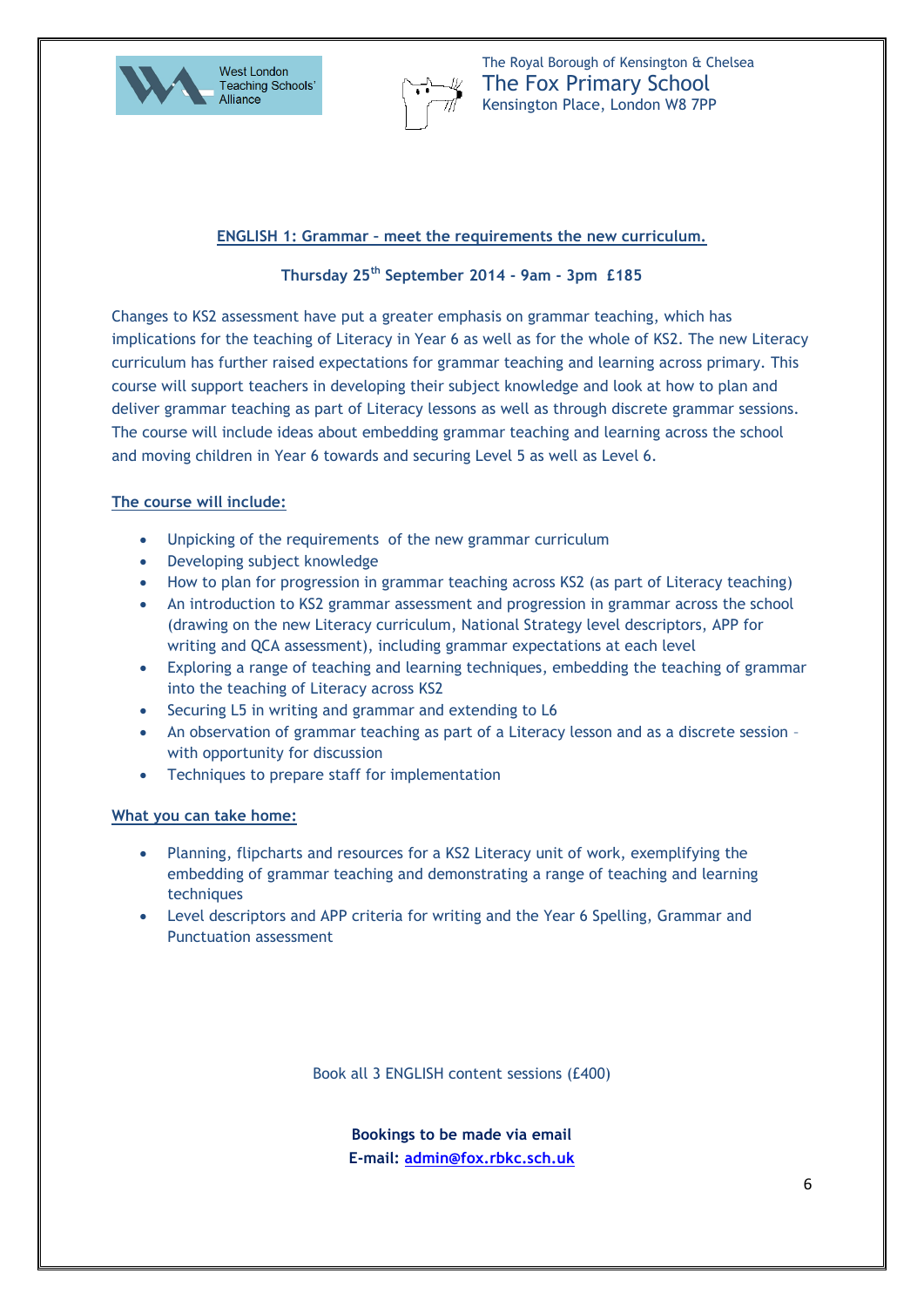



# **ENGLISH 2: Spelling Improve standards, enjoyment, while meeting the needs of the new curriculum.**

# **Tuesday 4 th November - 9am - 3pm £185**

Changes to KS2 assessment have put a greater emphasis on spelling teaching, an area of the curriculum that teachers often lack subject knowledge and confidence. This course will explore the role of spelling in the English Curriculum and what is involved in becoming a successful speller. The course will develop teacher subject knowledge of spelling rules and pedagogical understanding of best practice techniques for learning spellings, for all learners including those with special educational needs. It will be highly practical with take away techniques to have immediate effect in class as well as clear understanding of progression to meet the requirements of the new curriculum.

## **The course will include:**

- Unpicking of the requirements of the new spelling curriculum
- Developing spelling subject knowledge
- Developing phonic subject knowledge
- Exploring different models of teacher delivery to investigate spelling patters
- Practising a range of effective learning techniques to employ with pupils
- An observation of a discrete spelling lesson
- A review of ICT to support learners in spelling
- Techniques to prepare staff for implementation

# **What you can take home:**

- Planning, flipcharts and resources for a KS2 Literacy spelling unit of work for each year group
- Model progression of spelling objectives

**Bookings to be made via email E-mail: [admin@fox.rbkc.sch.uk](mailto:admin@fox.rbkc.sch.uk)** Book all 3 ENGLISH content sessions (£400)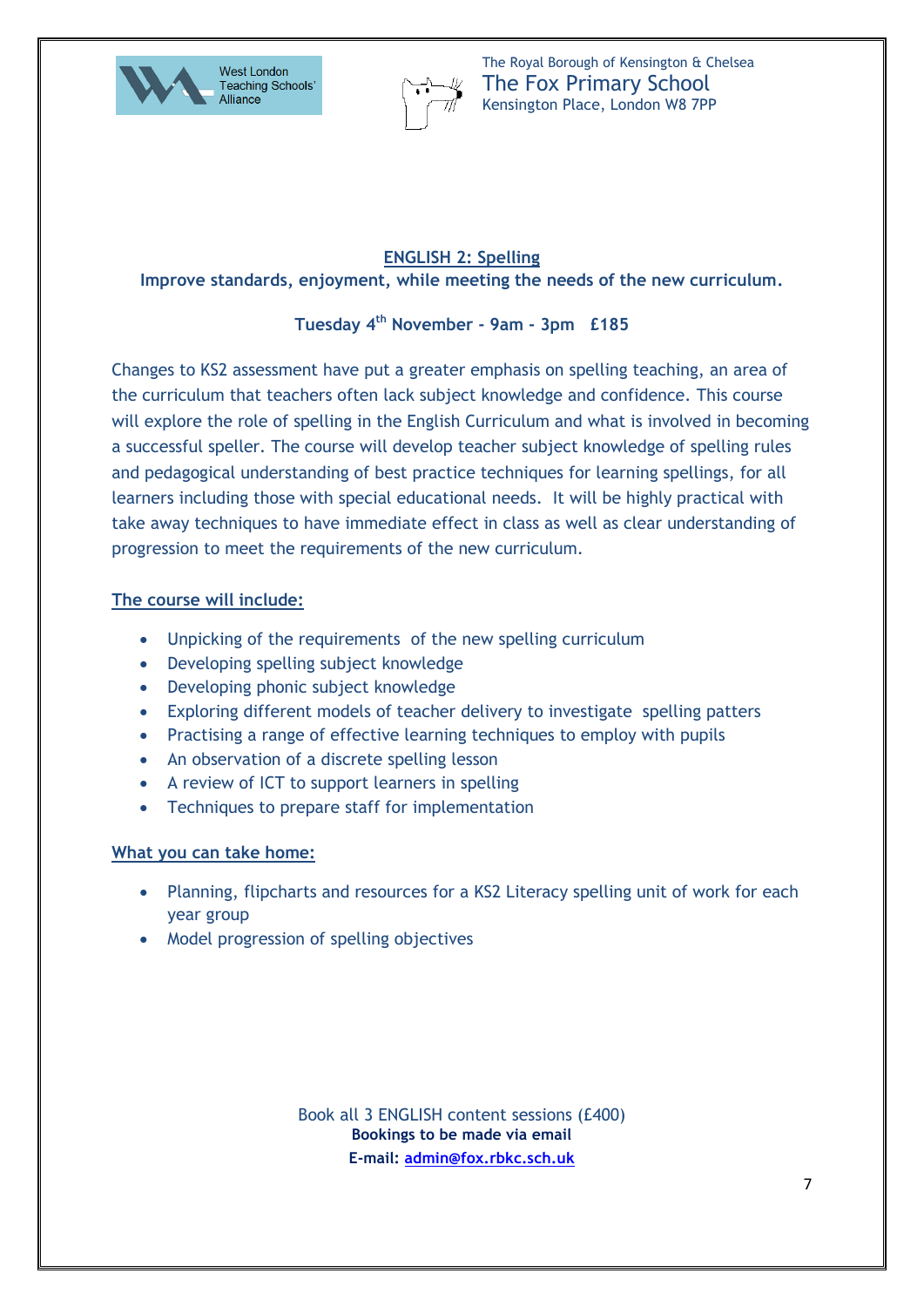



# **ENGLISH 3: Poetry – get ready for the new curriculum.**

# **Friday 5th December - 9am - 3pm £185**

The teaching of writing and reading of poetry has increased significance in the new National Curriculum. However, it is an aspect of English in which teachers often lack confidence. This one day course will help to develop teacher subject knowledge relating to poetry, broaden their awareness of excellent poets and poems to explore in the primary curriculum, and explore a wide range of proven techniques to develop pupil understanding, reading and composition. This interactive and inspiring session will cover all the new aspects of Poetry set out in the new curriculum.

## **The course will include:**

- Unpicking of the requirements relating to poetry of the new English curriculum
- Developing relevant subject knowledge
- Introduction to key poets and texts that will inspire pupils in the primary age range
- Exploring of dynamic and effective ways to analyse poems
- Discover how to create motivating poetry outcomes of a high level, through a unit of work
- How to use technology to support the teaching and performance of poetry
- Sharing of high quality units of work to meeting the requirements of the new curriculum
- An observation of guided reading on poetry

### **What you can take home:**

- Planning, flipcharts and resources for a writing and reading unit of work based on poetry
- Suggested texts
- Lots of practical and fun ideas

Book all 3 ENGLISH content sessions (£400)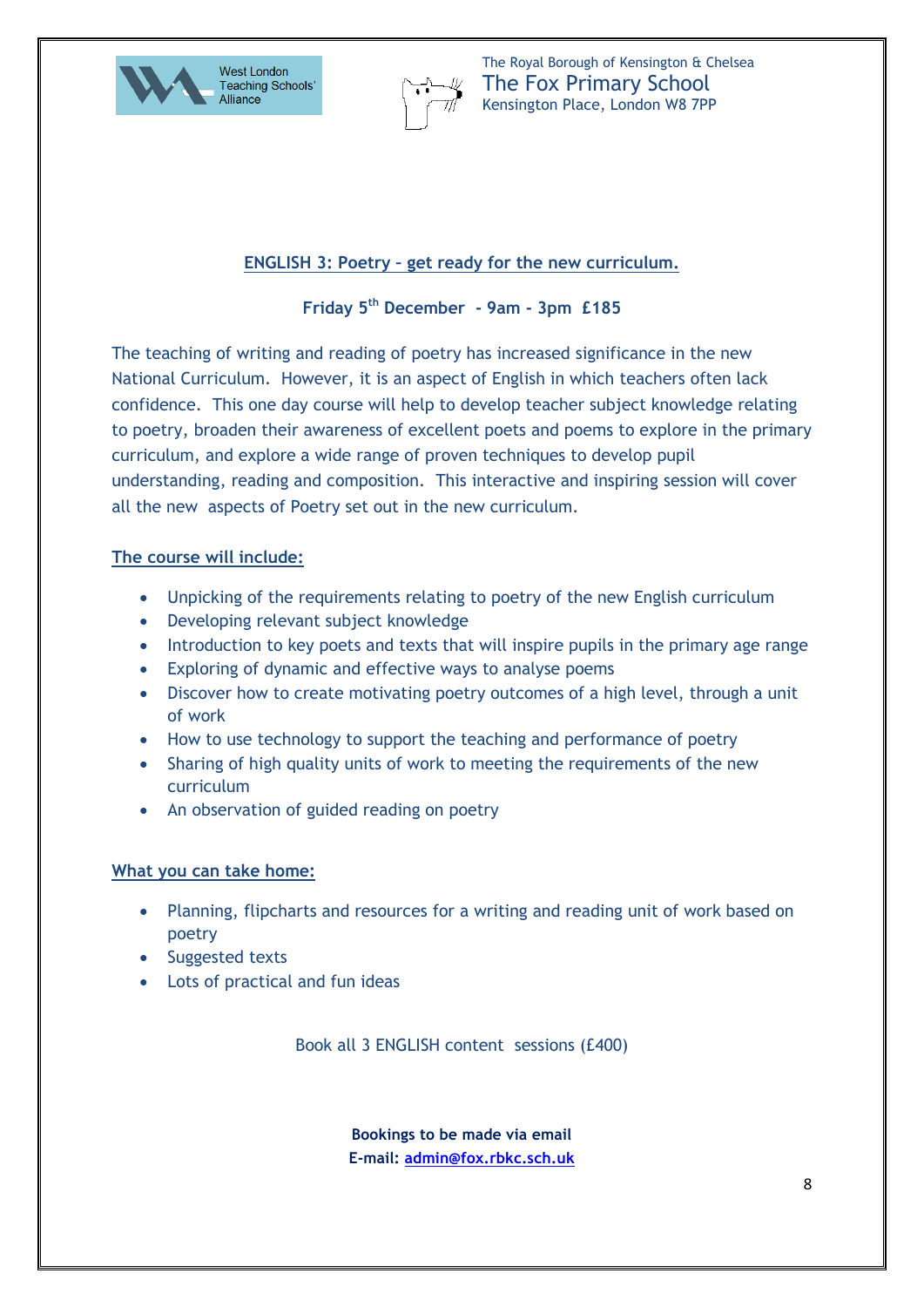



# **HISTORY: Meet the requirements of the New Curriculum: Strategic development and review of best practice**

**Friday 19th September - 9am - 3pm £185**

Fox Primary School received outstanding in its subject specific History inspection in 2011, leading to the Case Study written in 2012, "Good practice resource - Developing outstanding historical thinking in primary schools: Fox Primary School"

This session will support subject and school leaders to discover the key differences and requirements of the new History Curriculum for Key Stage 1 and 2. It will share methods of planning strategically to develop a curriculum that incorporates new content, meets expectations, inspires children and assures outstanding learning and progress. Delegates will have an opportunity to consider additional implications of the new curriculum on their setting, with reference to subject action plans, time scales and developing subject knowledge. The session will also provide suggestions of high quality resources and visits that match the new programme of study.

# **The course will include:**

- Unpicking the requirements of the new History Curriculum
- Mapping out history overviews to suit school setting
- Developing subject and pedagogical knowledge
- Exploration of teaching techniques and activities relating to the new historical skills
- Planning a sequence of lessons
- How to use technology to support the teaching of history
- A review of effective assessment models

### **What you can take home:**

- Planning, flipcharts and resources for a sample unit of work
- Lots of practical and fun ideas
- List of useful online and physical resources
- Suggested trips and visitors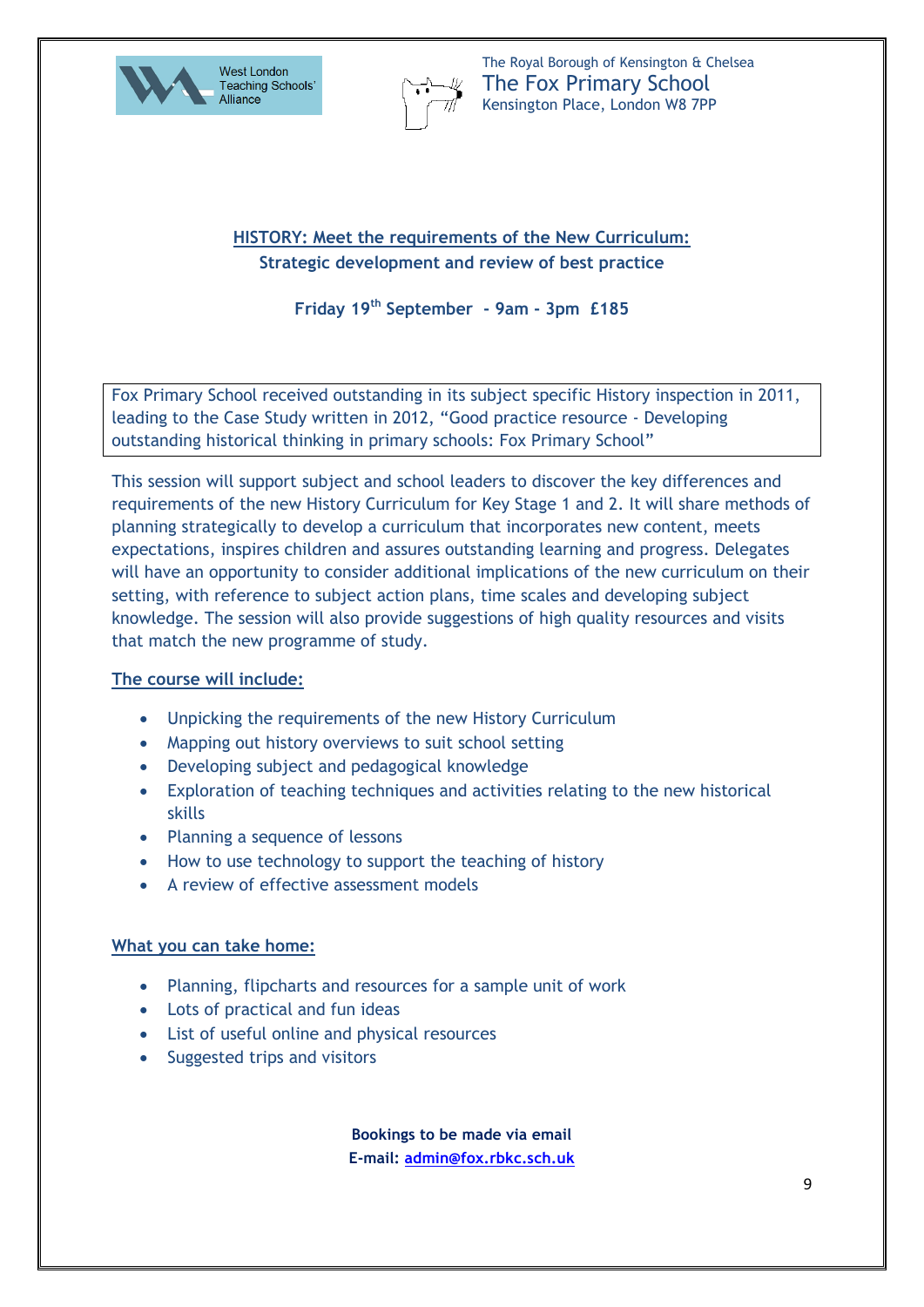



# **GEOGRAPHY: Prepare for the new Curriculum: Strategic development and review of best practice**

# **Friday 26th September - 9am - 3pm - £185**

This highly practical session will support subject leaders and school leaders to break down the requirements of the new Geography Curriculum. The session provides the opportunity to review action planning, timescales for curriculum implementation, identifying the major changes and support delegates to plan strategically how to cater for these changes in terms of whole school curriculum mapping and planning for professional development. It will provide opportunities to look at high quality planning examples that match the new curriculum requirements. Not only will delegates will leave with a clear plan of how to prepare for the new curriculum, but also a host of quickly implementable ideas to reinvigorate their geography teaching.

## **The course will include:**

- Unpicking of the requirements of the new Geography Curriculum
- Developing subject knowledge relating to the strands of geographical skills and fieldwork, location knowledge, place knowledge and physical and human geography and progression through these areas
- Exploration inspirational teaching techniques and lesson sequences to meet the new requirements
- How to use technology to support the teaching of geography
- How to be Ofsted ready, preparing for outstanding fieldwork
- A review of effective assessment models

# **What you can take home:**

- Planning, flipcharts and resources for a sample enquiry based unit of work
- Lots of practical and fun ideas
- Experience of local area fieldwork
- A summary of best practice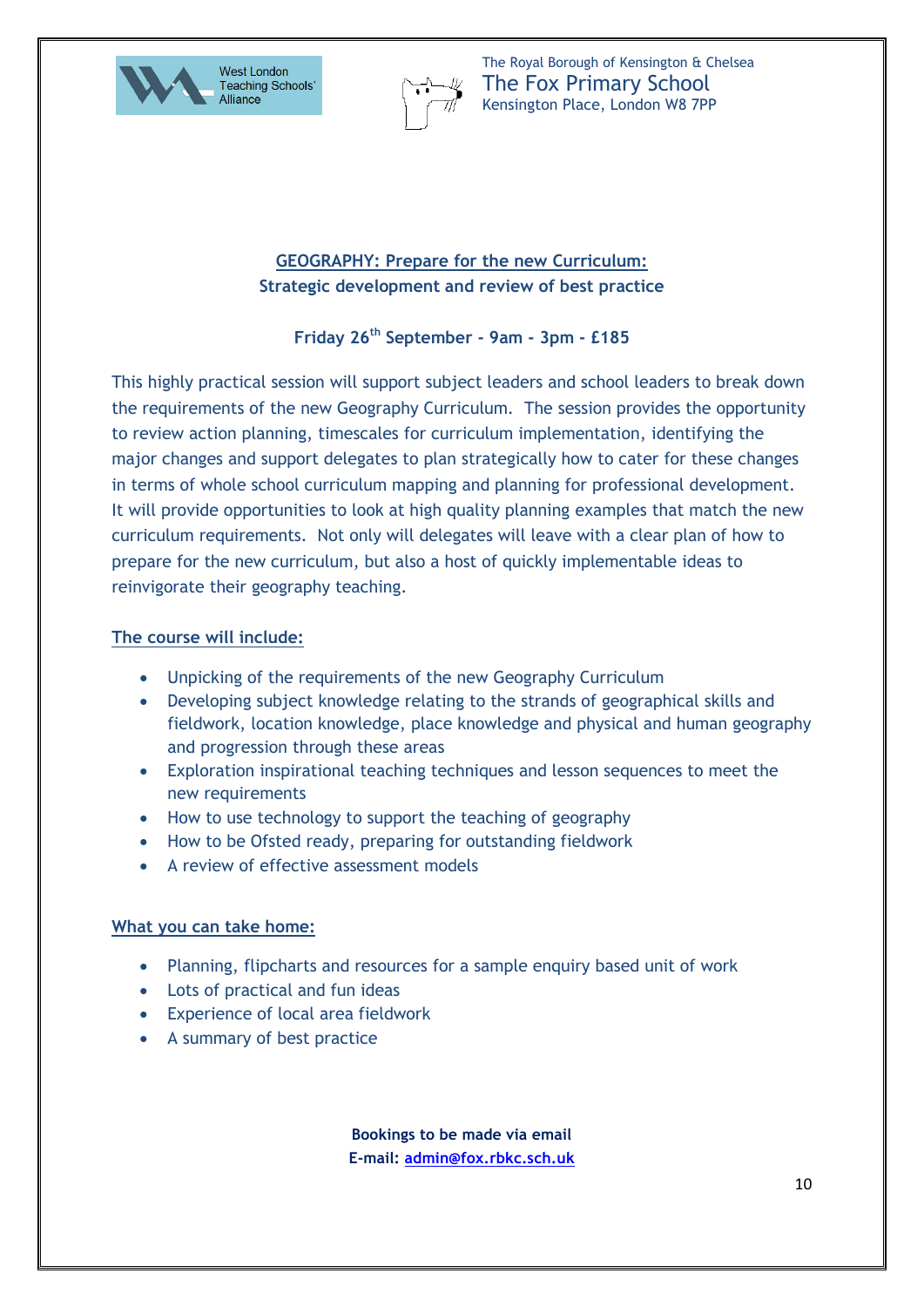



# **COMPUTING: Prepare for the new Curriculum: Strategic development and review of best practice**

# **Wednesday 15th October - 9am - 3pm £185**

There are several key aspects of the National Curriculum in Computing which represent significant change- in particular the new focus on coding and computer science. It is vital that teachers are prepared for the new requirements that are to be in place from September. This session will support subject leaders and school leaders to break down the requirements of the new Computing Curriculum. The course aims to improve subject knowledge and confidence in regard to Computing delivery, explore a range of resources and materials to support the new Computing Curriculum and provide a clear action plan for readying schools for the changes.

## **The course will include:**

- Unpicking the requirements of the new computing curriculum
- Developing subject knowledge in relation to coding, algorithms and computational thinking
- A range of materials to support the delivery of the new curriculum
- An opportunity to share best practice.
- Help to review action planning and setting of timescales
- Opportunities to look at high-quality resources that match the new curriculum requirements.
- Information on the use of portable devices to meet the needs of the curriculum

### **What you can take home:**

- Planning and resources for a Computing unit of work
- Suggested materials and software
- A range of practical ideas for implementing the changes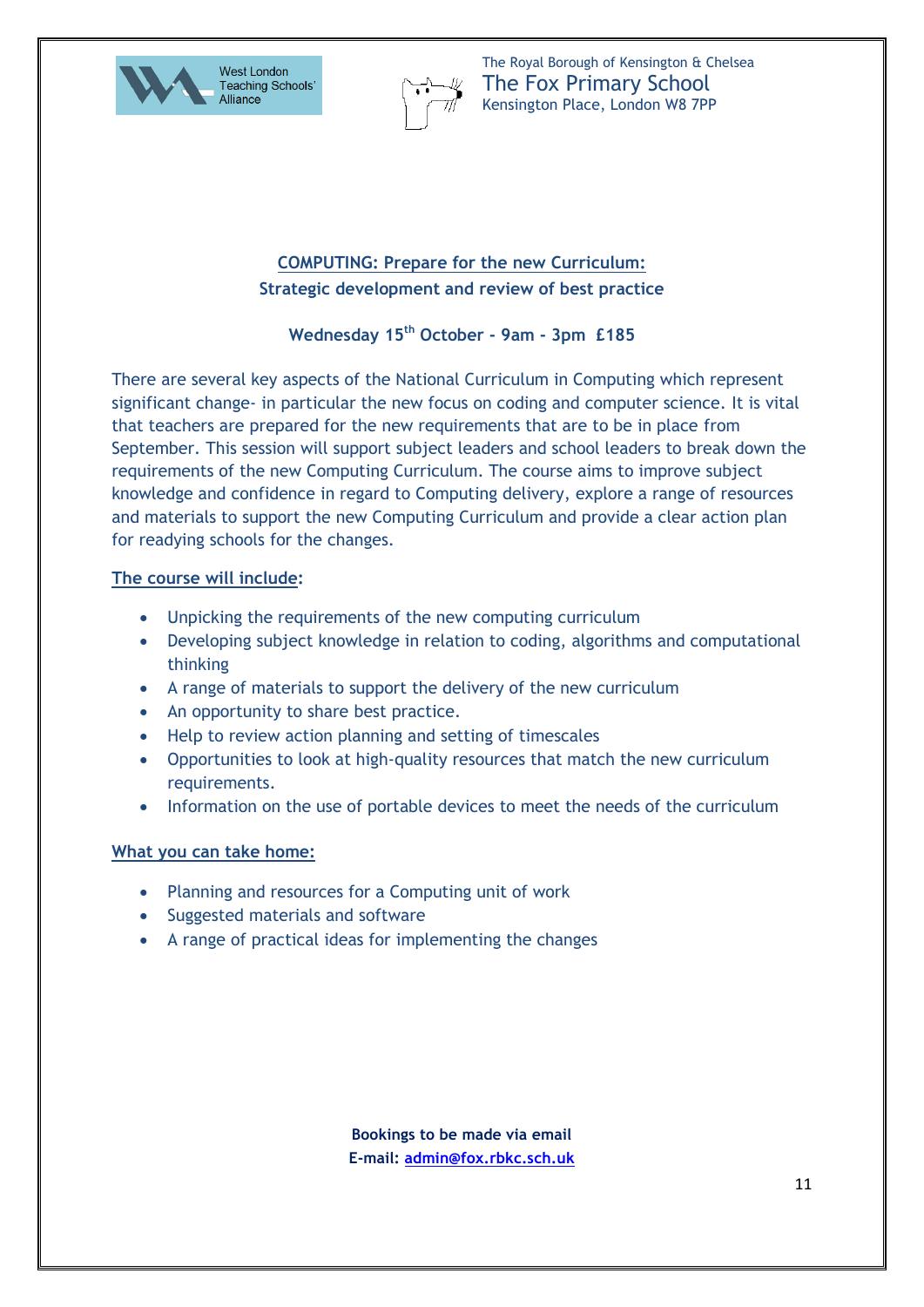



## Guided Reading Training for FS & KS1 or KS2

# FS & KS1: Thursday 23<sup>rd</sup> October, 9am-3pm £185 KS2: Thursday 2<sup>nd</sup> October, 9am-3pm £185

Teaching effective guided reading is essential for ensuring outstanding progress in reading progress throughout a school. However, leading effective guided reading can be a challenge, in terms of lesson preparation, classroom organisation and indepth subject knowledge to ensure progression. Maintaining the balance between applying phonic knowledge and developing comprehension can be challenging. This full day course will support qualified teachers in reviewing their subject knowledge and developing their pedagogy in order to deliver effective guided reading routinely. This will include progression in reading skills up to Level 6.

## **The course will include:**

- An introduction to Guided Reading
- Tackling the logistics of Guided Reading and issues of classroom organisation
- Examining the structure of a session teaching and learning activities to match each section
- Considering the best way to support to apply phonic learning
- Understanding and using the assessment foci to ensure maximum progression in all areas
- Developing questioning to maximise learning
- Looking at high quality texts and resources to meeting pupil and curriculum **requirements**
- A lesson observation of a Guided Reading session with opportunity for discussion
- Looking at further resources to support planning, teaching and learning

### **What you can take home:**

- Example planning for familiar texts
- Guided Reading Observation Proforma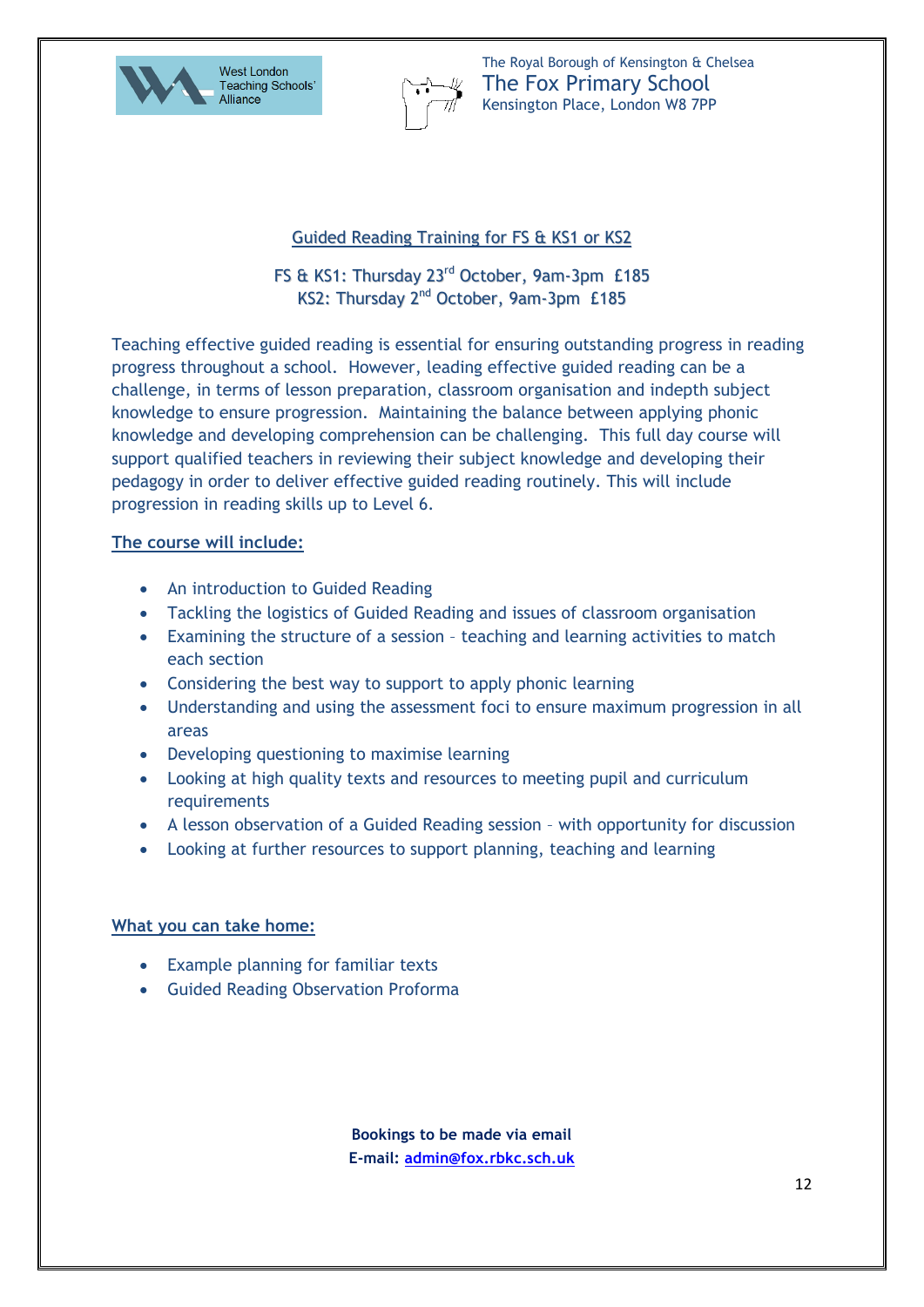



# **Securing Level 5 and Extending to Level 6**

# **Numeracy – Friday 17th October 2014, 9am-3pm £185 Literacy – Friday 24 th October 2014, 9am-3pm £185**

Many schools are in the position of catering for a large number of pupils working securely at Level 5 with a Primary National Curriculum that doesn't extend pupils further. At Fox we have developed a strategy, in line with the new curriculum, for extending pupils to Level 6 in both Literacy and Numeracy. This course will look at the Level 6 Assessment Descriptors and how to plan, deliver and assess effectively at this level, as well as supporting those pupils just working at Level 5 and securing them at this level.

## **The course will include:**

**Numeracy**

- Securing Level 5 in Numeracy, assessment, using and applying
- An introduction to the level descriptors for Level 6 Numeracy
- Planning for Level 6 opportunities
- Assessing pupils at Level 6

### **Literacy**

- Securing Level 5 in writing, a look at planning, assessment and class books
- Exploring Level 6 in writing and grammar, looking at level descriptors
- An introduction to the level descriptors for Level 6 Reading
- An observation of a L6 Guided Reading session, questions and discussion
- Planning for L6 Guided Reading

### **What you can take home:**

- Planning, flipcharts and resources for a Level 6 Guided Reading Unit
- Planning, flipcharts and resources for a Level 6 Numeracy Unit
- Level Descriptors and APP criteria for Reading, Writing and Numeracy, Level 5 and Level 6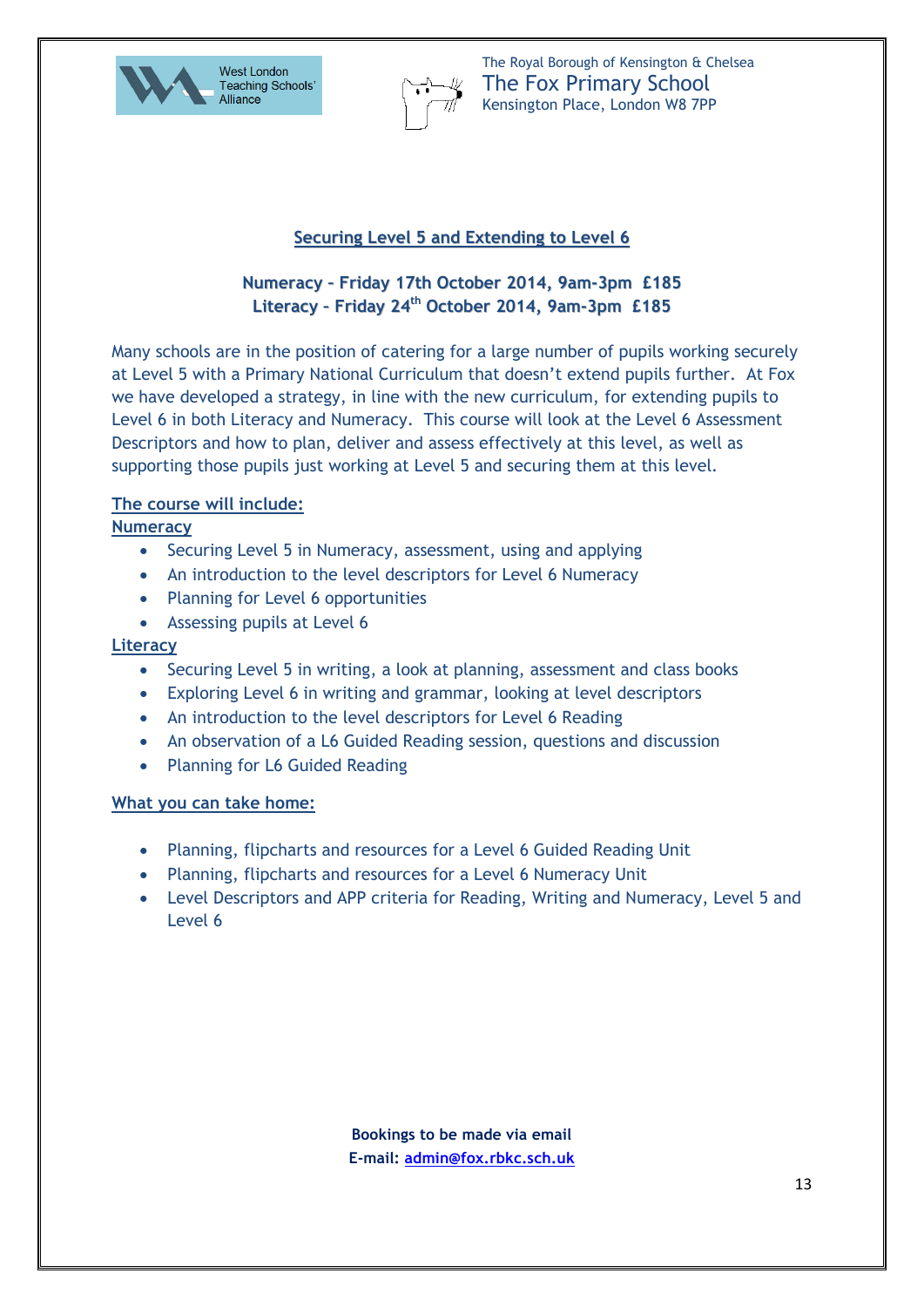



# **Phonics:**

# **Developing Early Reading and Writing with Letters and Sounds**

# **Friday 3 rd October 2014, 9am-3pm £185**

A systematic and consistent approach to the teaching of phonics is essential to support all pupils in making good progress in reading and writing across the Foundation Stage and KS1. For teachers new to the Early Years and KS1 or unfamiliar with the new approaches, there is a lot of subject knowledge to contend with and a sea of resources to wade through. This course will support teachers in developing sound subject knowledge, a clear overview of Letters and Sounds and the requirements of the new curriculum, with an excellent understanding of how to structure sessions from Phase 1 to Phase 6.

# **The course will include:**

- An introduction to key phonic terminology
- A review of the progression of Letters and Sounds
- An introduction to 3 basic lesson types
- An observation of an outstanding phonics session, followed by question and answer session
- In depth focus on Phase 1
- Structuring a week of learning in Phase 5

### **What you can take home:**

- Example flipchart and resources to support a lesson in Phase 2
- Example flipchart and resources to support a lesson in Phase 3
- Example flipchart and resources to support a lesson in Phase 5
- Crib-sheets to support subject knowledge
- Documents to support whole school approach to progression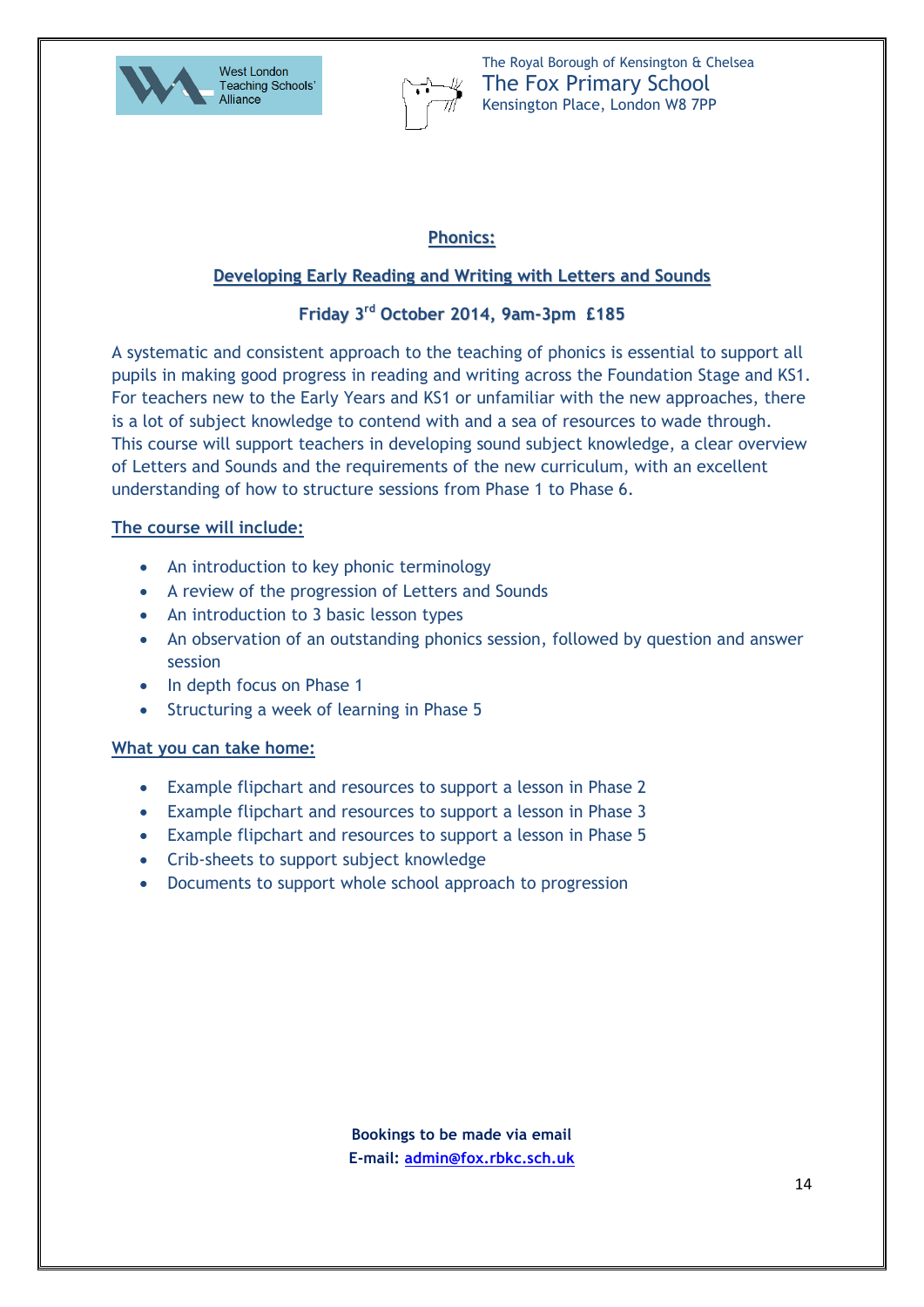



# **Visual Literacy**

# **Thursday 13 th November 2014, 9am-3pm £185**

Visual Literacy is an umbrella term for a range of teaching techniques which use images and moving images as a starting point for writing. Film and visual media are increasingly being recognised as powerful tools to motivate pupils and support the critical faculties. As teachers we need to consider how best to utilise this critical awareness to support writing development. This course will support teachers in developing their own subject knowledge of film, their understanding of the best pedagogical approaches to working with film and how best to structure units of work.

# **The course will include:**

- An introduction to Visual Literacy
- An example of basic film analysis and key terminology
- Exploring a range of teaching and learning techniques to use in conjunction with film
- Working through 2 sample units of work
- Developing subject knowledge; how best make links to writing development (this will support teachers' subject knowledge of sentence structure and text type)
- A lesson observation of a Visual Literacy session with opportunity for discussion
- Brief review of key technical skills including snapshotting images / whiteboard tools and movie maker
- Structuring units of work; how best to use what you have learnt within your existing Literacy Curriculum

### **What you can take home:**

- Planning, flipcharts and resources for a KS2 unit of work
- Planning, flipcharts and resources for a KS1 unit of work
- Help-sheets to support common technical difficulties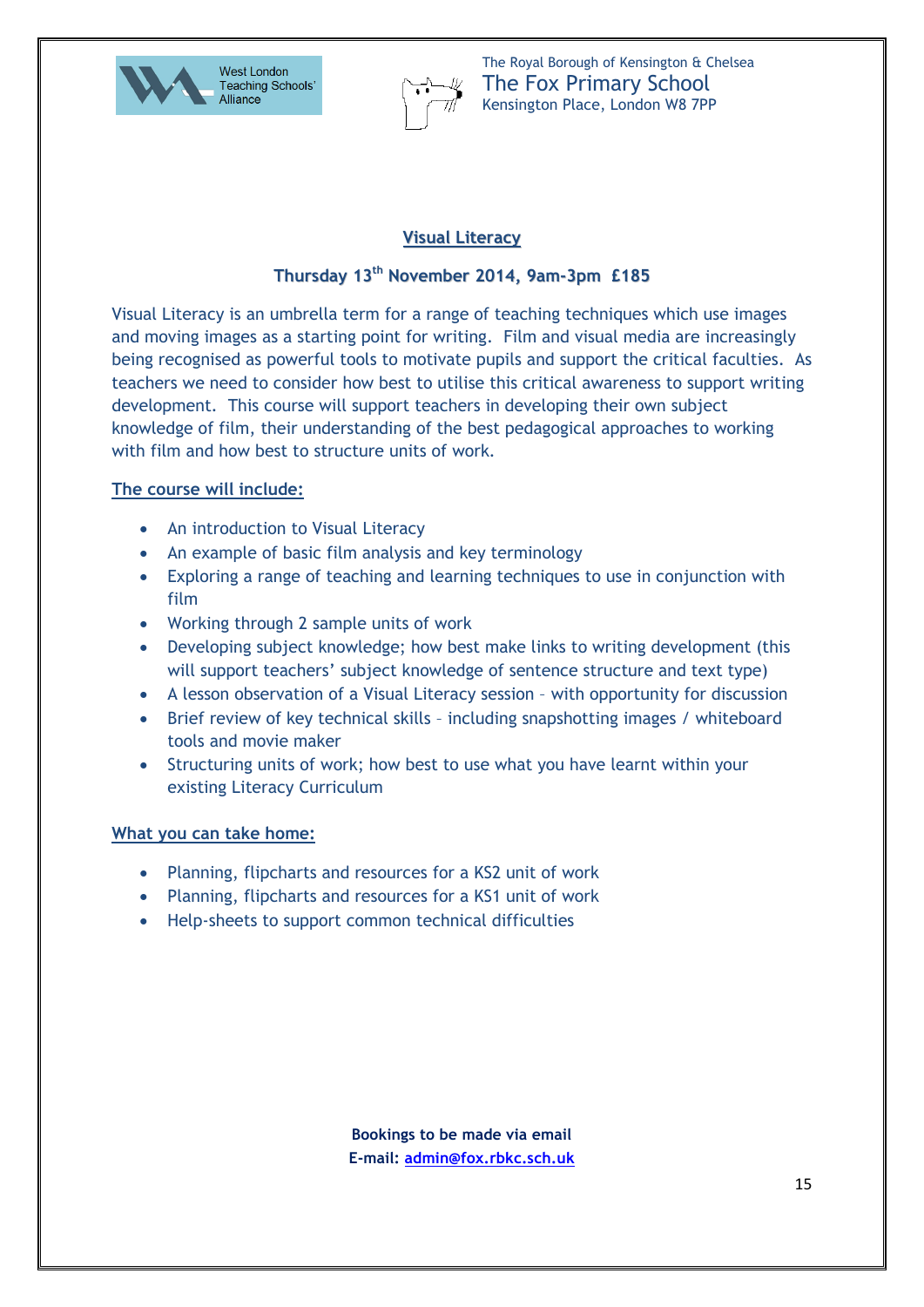



## **Maximising Use of ICT for Teachers: Advanced ActivInspire**

# **Friday 28 th November, 9am-3pm £185**

The interactive whiteboard is perhaps the most powerful resources at a teachers' disposal, but only if used well. ICT use is a key way to improve teaching and learning. This course is designed to give teachers training in advanced ICT usage that is suitable for dissemination amongst colleagues in their own schools. Using the Promethean whiteboard software, teachers will learn how to make the most of their classroom whiteboard to create engaging, interactive multimedia lessons (for example, using flipchart recorder, embedding sound and video clips, embedding flash, using webcams, advanced settings).

## **The course will include:**

- Making effective flipcharts quickly
- Using the advanced tools to maximum effect for particular use in numeracy and literacy
- Using hardware such as digital cameras, laptops, and recording equipment in order to bring lessons to life
- Making use of free online resources
- A chance to explore resources suitable for delivering ICT Inset in teachers' own schools

### **What you can take home**

- Exemplar flipcharts
- Step-by-step guides
- Guide to resources
- Training materials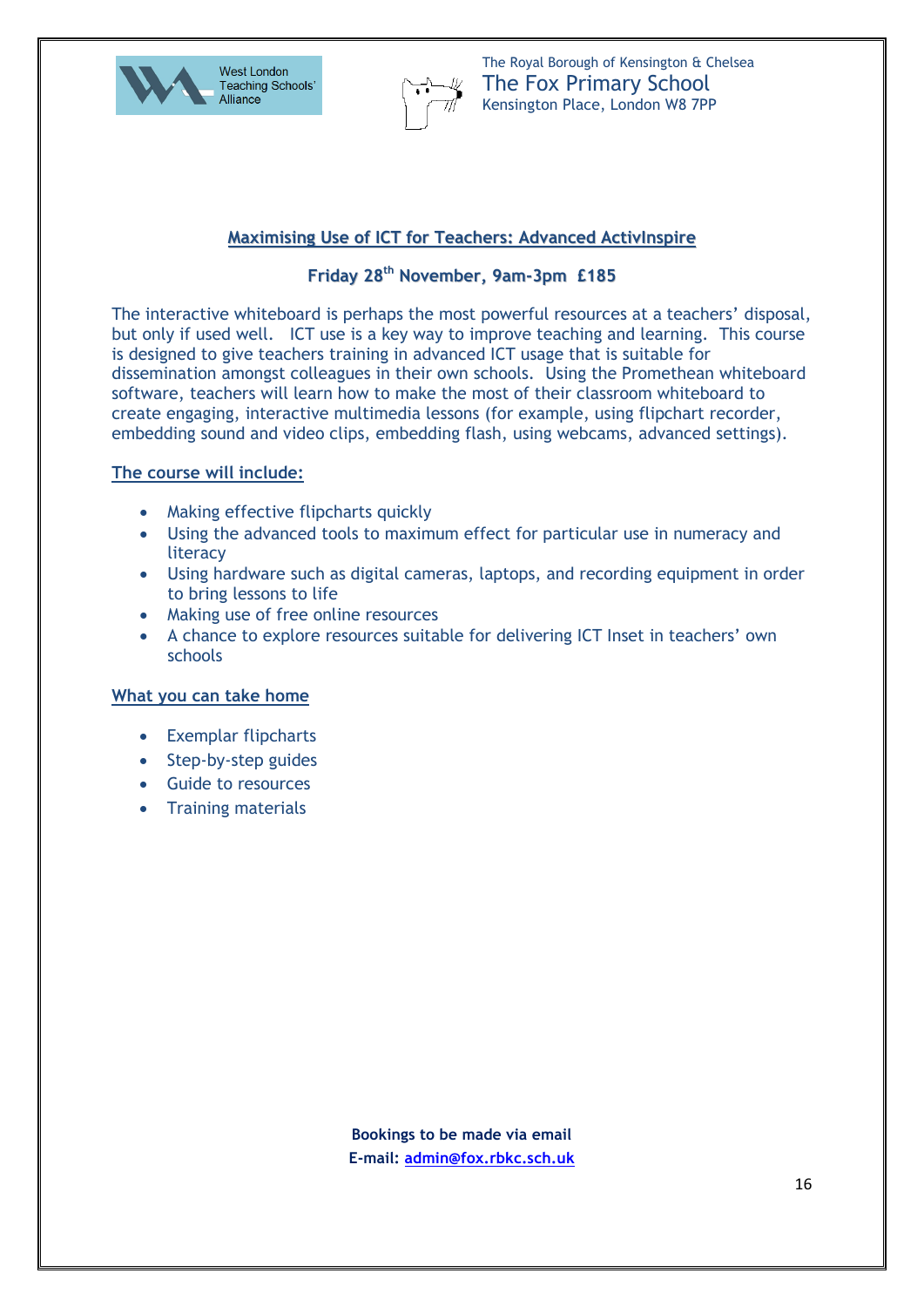



# **Setting Up Your School to Use iPads**

# **Tuesday 21 st October 2014 9am -3pm £185**

This session is aimed IT Network Managers, subject leaders & senior leaders who have made a purchase of iPads for use in Education, or those who are considering it in the future. The morning session focuses on the benefits of using iPads in Education and choosing a method of deployment. The afternoon session focuses on integrating iPads within a typical school network. Delegates will have the opportunity to configure iPads for various purposes, according to their schools' requirements, to use Configurator on the Mac, and to set up their Network appropriately.

Many schools are looking to a mobile ICT solution in their schools, and iPads represent an amazing tool in primary education. There is a great deal to consider in order to realise the potential of iPads, and to justify the requisite investment. The course will cover the logistics of set-up, storage, security and management of a set of iPads, as well as the strategic deployment and training involved in making the most of the technology.

# **The course will include:**

- Advice on purchasing
- Advice on set-up
- Advice on network management
- How iPad use links with the new curriculum
- Methods of Deployment MDM (Mobile Device Management Cloud & )
- Volume Purchase Programme
- Storage and Security
- Integrating apps with network shared drives

**iPads will be provided during the course**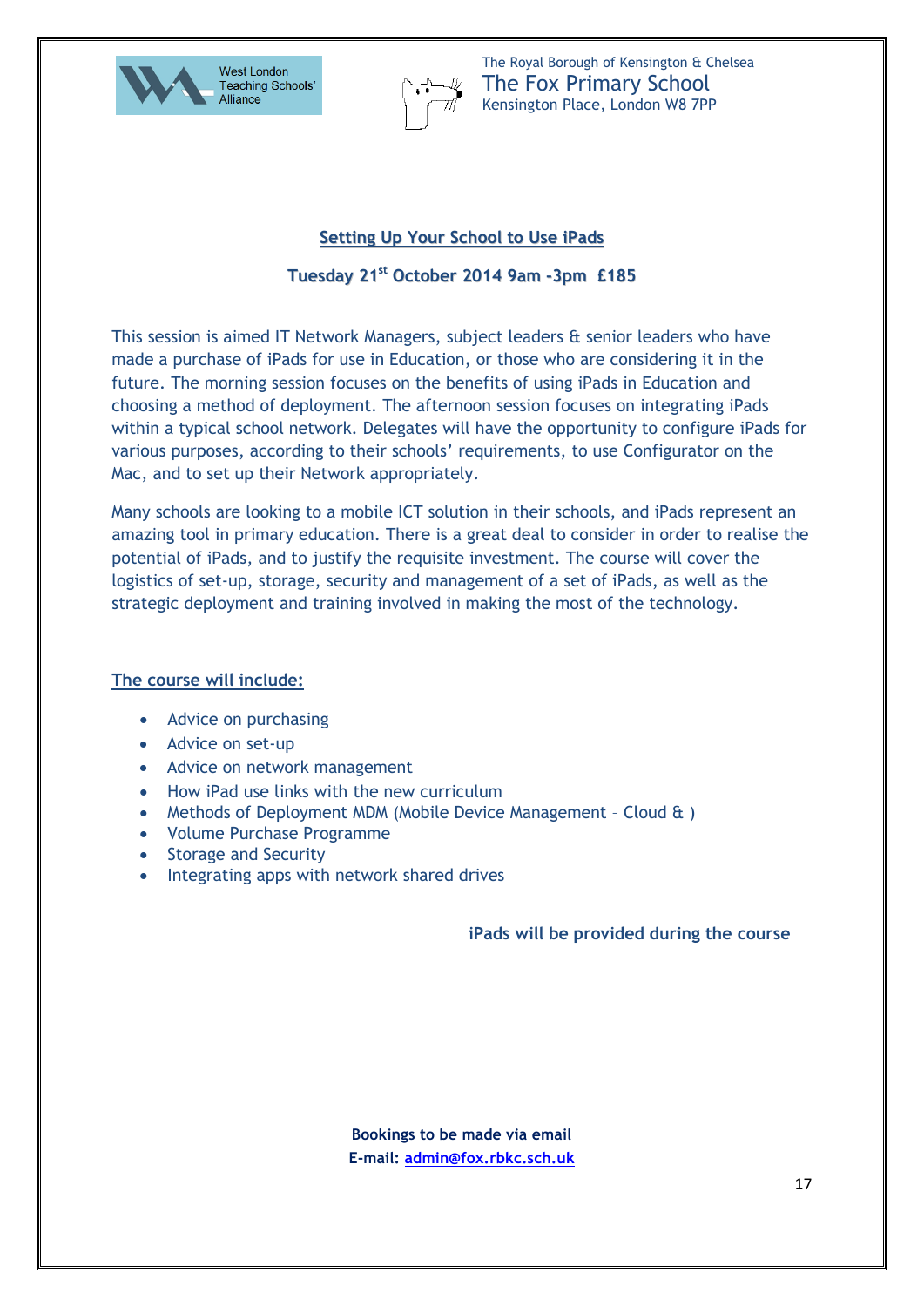



# **Using iPads to Enhance Teaching and Learning**

# **Thursday 20 th November, 1- 4pm £100**

### **Using iPads**

There has never been a more exciting time in terms of educational technology, and the iPad offers the most accessible and versatile opportunities for teachers and learners. This course is aimed at the classroom practitioner of any level of experience, as well as subject leaders. The course will exemplify various dynamic applications of the iPad functionality, how to set up the iPads for classroom use, and how plan a unit of work. All content covered is fully in line with the new curriculum and supports development of many of the 'newer' aspects of computing.

#### **The course will include:**

- Hands-on instruction, tips and tricks on making the most of iPad use.
- Structured development of key skills
- How iPad use links with the new curriculum
- Demonstrations of iPads use in a model classroom context.
- An exploration of highly rated curriculum related apps, both free and costed

#### **What you can take home**

- Presentation for parents/governors
- A unit of planning using the iPad
- List of recommended Apps.

**iPads will be provided during the course**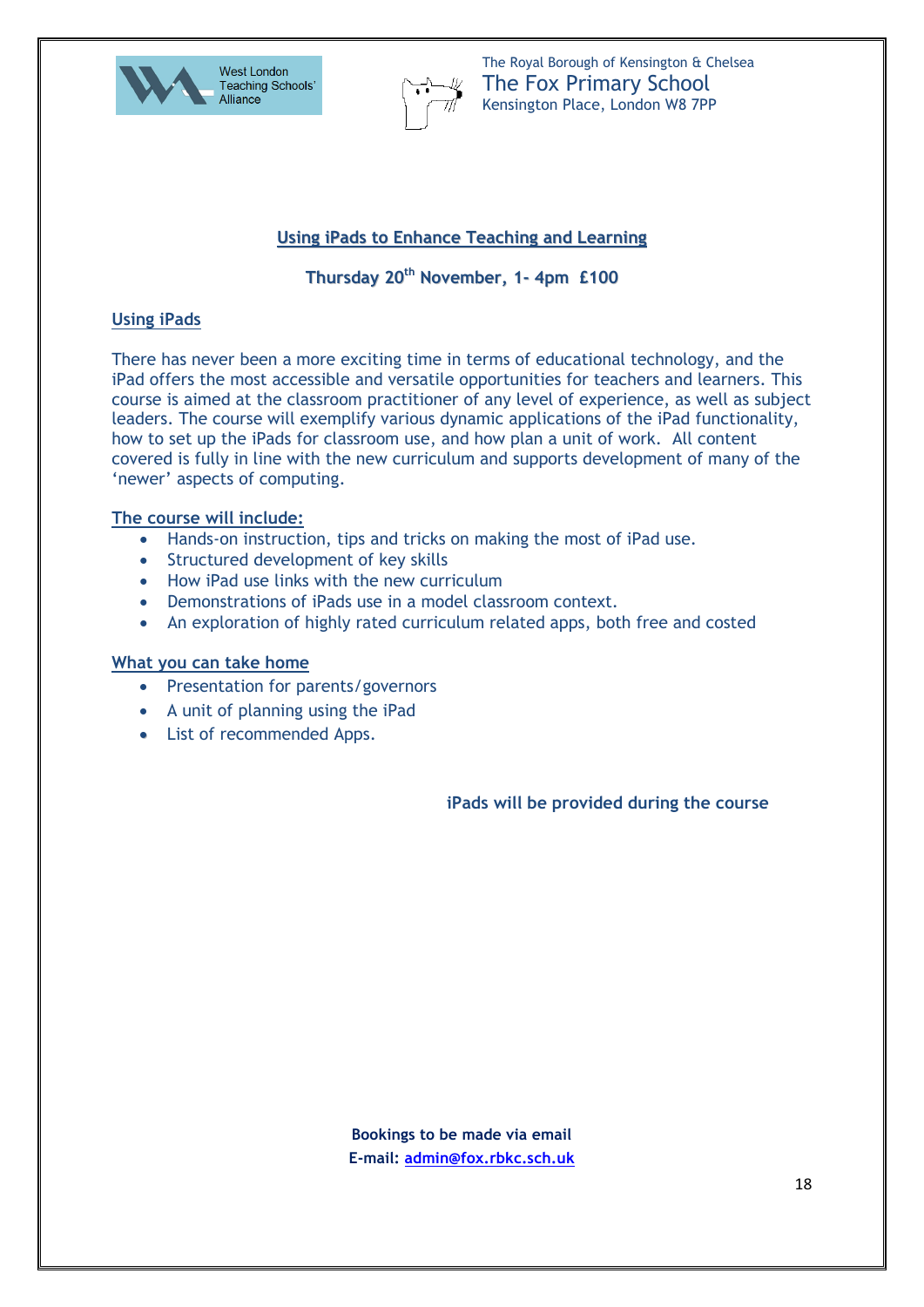



**Science: Moving from enquiry to working scientifically.**

**Thursday 27 th November 9am-3pm - £185**

**This course is run in collaboration with the following organisations**



This is an essential course for all primary science teachers. You will examine strategies for organising, managing and monitoring effective scientific enquiry throughout the primary school. You will explore a range of starting points for different types of enquiry that will broaden the children's experiences of investigations. You will discuss children's planning skills at different ages and consider how you can ensure progression across the school. This course covers all the requirements of the new curriculum.

# **Outcomes**

You will be able to:

- demonstrate increased knowledge of progression in scientific enquiry
- implement a wide range of strategies for planning, resourcing and organising enquiry
- appreciate the different types of enquiry children can engage in to explore the world around them

This course is eligible for an Impact Award of £92.50 - schools can apply for this impact award if teachers complete an impact survery following the CPD session.

[https://www.slcs.ac.uk/logos/impactawardicon.jpg]